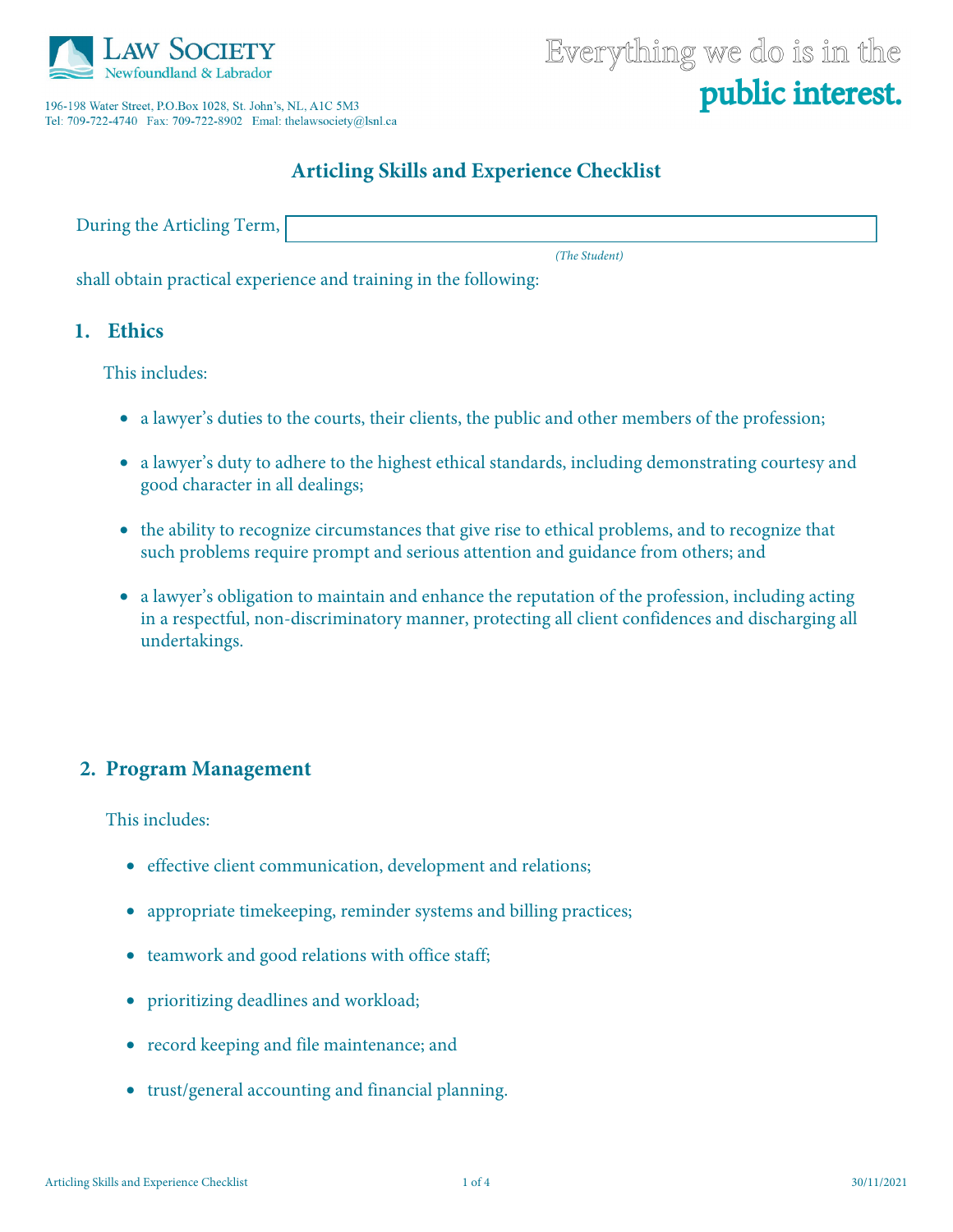## **3. Lawyering Skills**

This includes:

- Research Conducting legal research, including identifying issues, selecting resources and recording/analyzing/applying/communicating results;
- Writing Writing legal opinions and other communications in a clear, well-organized, and succinct manner that meets the purpose of each communication, ensures accuracy of content and maintains civility;
- Drafting Drafting legal documents (such as pleadings, affidavits, applications, leases, orders/ judgments and agreements) that are well-organized, clear, succinct and meet the intended purpose, both with and without the use of precedents. Understanding and explaining legal documents drafted by others;
- Advocacy Representing a client effectively, including preparing, presenting and testing evidence and arguing persuasively in accordance with the procedures and etiquette of the applicable court, administrative tribunal or other venue;
- Negotiation/Mediation Preparing for and negotiating a matter on behalf of a client, including documenting a settlement and/or preparing for and representing or co-representing a client at a mediation;
- Interviewing Interviewing witnesses and clients using appropriate questioning techniques, explaining the legal situation clearly and accurately, and ensuring there is a mutual understanding with clients regarding retainers, fees, and instructions; and
- Problem Solving Analyzing clients' problems based on the law, the facts, and the clients' circumstances as well as developing, assessing, and recommending options for resolution and preparing a plan for implementation.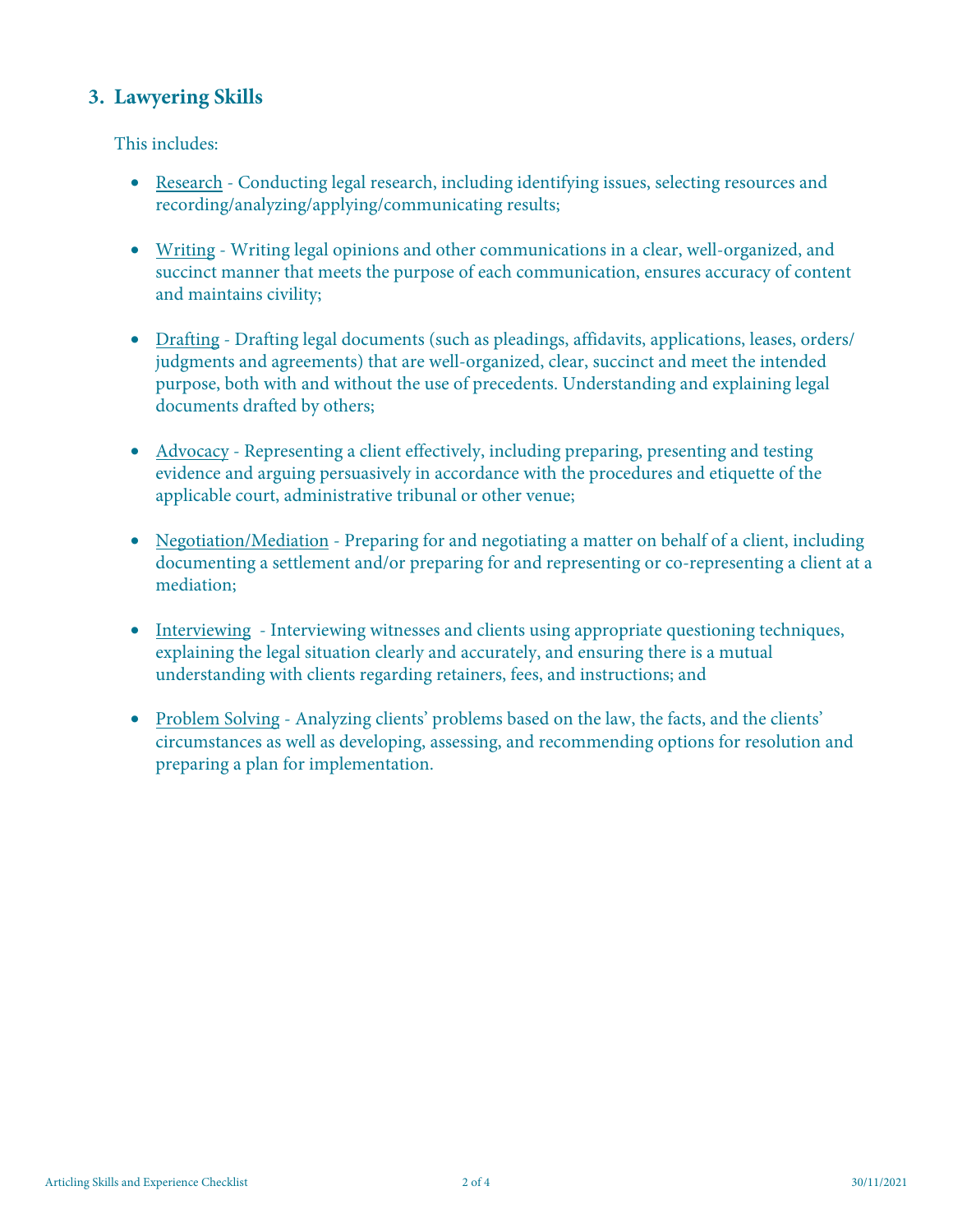#### **4. Practice Areas**

This includes:

- Real Estate;
- Civil Practice and Procedure;
- Criminal Practice and Procedure;
- Family Law;
- Corporate and Commercial Law;
- Wills and Estates;
- Administrative Law; and
- Labour and Employment Law.

## **5. The Regulatory Framework Governing the Legal Profession**

This includes the:

- Law Society Act, 1999;
- Law Society Rules; and
- Code of Professional Conduct.